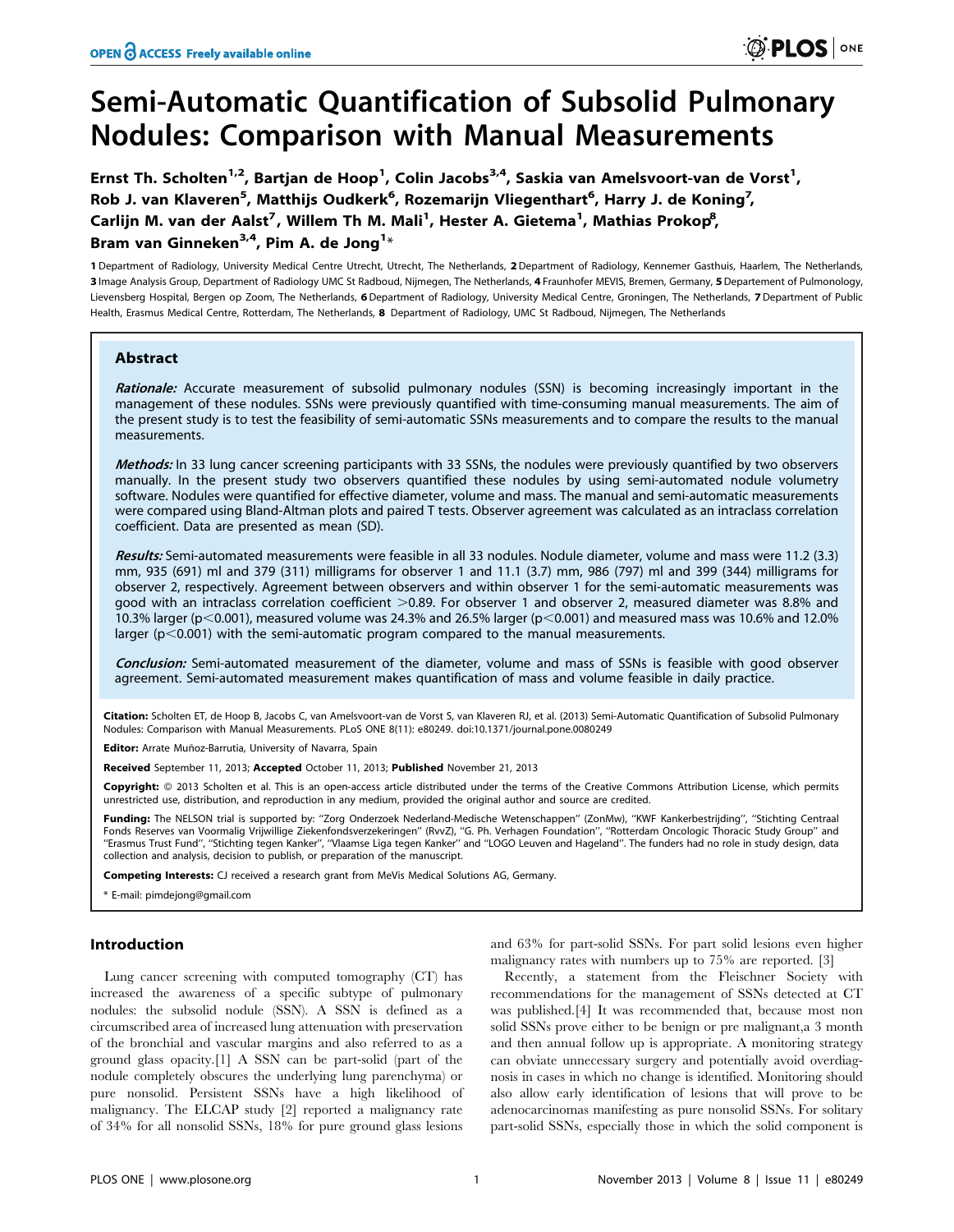larger than 5 mm, it was stated that, when persistent, these should be considered malignant until proven otherwise. It is evident that accurate automated measurements of SSNs can be valuable to follow these recommendations and detect (absence) of growth as early as possible. For that purpose volume measurements are preferable to diameter measurements. For SSNs there is evidence that mass measurements are preferable to volume measurements.[5] However, most volumetry software is developed for solid pulmonary nodules and fails when segmenting SSNs. SSNs were manually segmented previously by two observers which took about 10 minutes for each nodule, making it inappropriate for daily routine.[5] Recently, software has become available for semiautomatic segmentation of SSNs in which these nodules are segmented within a second.[6,7]

The aim of this study was to the test the feasibility of nodule volumetry software for SSNs and to compare diameter, volume and mass measurements on CT exams of subsolid pulmonary nodules of the semi-automated software to the results of the manual segmentations.

# Methods

#### Study Participants

This is an ancillary study of the Dutch-Belgian Lung Cancer Screening Trial (NELSON trial; ISRCTN63545820). The NELSON trial was approved by the Dutch and Belgian Ministries of Health and by the ethical review board of the participating hospitals. Written informed consent was obtained from each participant. The trial population comprised current or former smokers between 50 and 75 years old at time of inclusion with a smoking history of at  $>15$  cigarettes/day during  $>25$  years or  $>10$  cigarettes/day during  $>30$  years. Former smokers were included only if they quit smoking  $\leq 10$ years before the start of the study. Exclusion criteria for participating in the lung cancer screening trial were selfreported moderate or poor health status and/or inability to climb two flights of stairs, recent chest CT, current or previous history of cancer at time of inclusion, and body weight  $\geq$  140 kg.

Participants were randomized to the screening arm (screening with low-dose CT) or the control arm (no imaging).

For the current analysis, all 2994 baseline CT examinations performed at one of the study sites (University Medical Center, Utrecht, the Netherlands) were included. All  $33$  SSNs  $> 5$  mm detected in 33 volunteers and recorded in the Nelson Management System were used in our current evaluation.

#### CT Scanning and reading protocol

The NELSON protocol included a low-dose CT-examination. Patients were imaged using a 16-detector-row CT scanner (Mx8000 IDT or Brilliance-16, Philips Medical Systems, Cleveland, OH) in helical mode with  $16\times0.75$ -mm collimation and 15mm table feed per rotation (pitch 1.3). CT acquisition was done in full inspiration. No intravenous contrast was injected. Exposure settings were 30mAs at 120kVp for patients weighing  $<80$  kg, and 30mAs at 140kVp for those weighing more than 80 kg. Axial images of 1.0 mm thickness were reconstructed at 0.7 mm increment with a  $512\times512$  matrix, using a moderately soft kernel and the smallest field of view (FOV) that included both lungs. The CT exams were evaluated by double reading with a consensus reading in case of discrepant results. All CT exams were read for nodules and detected nodules were characterized as solid nodule or subsolid nodule, either nonsolid or part-solid.

# Subsolid nodule evaluation and measurements: detected SSNs

Of the 33 participants with a GGN 25 (76%) were male. The age was 61.5 (SD 6.4) years, the number of packyears was 41.1 (SD 19.0) and 17 (51.5%) were current smokers All included SSNs were manually segmented previously by two observers.(BdH,SvdV) These results and the agreement between the observers have previously been published.[5]

For the present study a software program was used to semiautomatically segment and quantify the nodule. Two observers, one with 10 years experience with chest CT (PdJ) and one with over 30 years experience (ETS) measured the nodules independently with this software program. One observer (ETS) repeated

Table 1. Results of manual and semi-automatic measurements of 33 subsolid nodules on CT

|                   | Semi-automatic measurements |           | <b>Manual measurement</b> |           | <b>Difference</b> |
|-------------------|-----------------------------|-----------|---------------------------|-----------|-------------------|
|                   | mean                        | <b>SD</b> | Mean                      | <b>SD</b> | p-value           |
| Observer 1 first  |                             |           |                           |           |                   |
| Diameter (mm)     | 11.2                        | 3.3       | 12.2                      | 3.7       | < 0.001           |
| Volume (ml)       | 935                         | 692       | 1201                      | 934       | < 0.001           |
| Mass (milligrams) | 379                         | 311       | 431                       | 369       | 0.007             |
| Observer 1 second |                             |           |                           |           |                   |
| Diameter (mm)     | 10.8                        | 3.8       | 12.2                      | 3.7       | < 0.001           |
| Volume (ml)       | 930                         | 809       | 1201                      | 934       | 0.001             |
| Mass (milligrams) | 378                         | 341       | 431                       | 369       | 0.02              |
| Observer 2        |                             |           |                           |           |                   |
| Diameter (mm)     | 11.1                        | 3.7       | 12.2                      | 3.7       | < 0.001           |
| Volume (ml)       | 985                         | 797       | 1201                      | 934       | 0.001             |
| Mass (milligrams) | 399                         | 344       | 431                       | 369       | 0.07              |

Differences are tested with the paired samples T test.

doi:10.1371/journal.pone.0080249.t001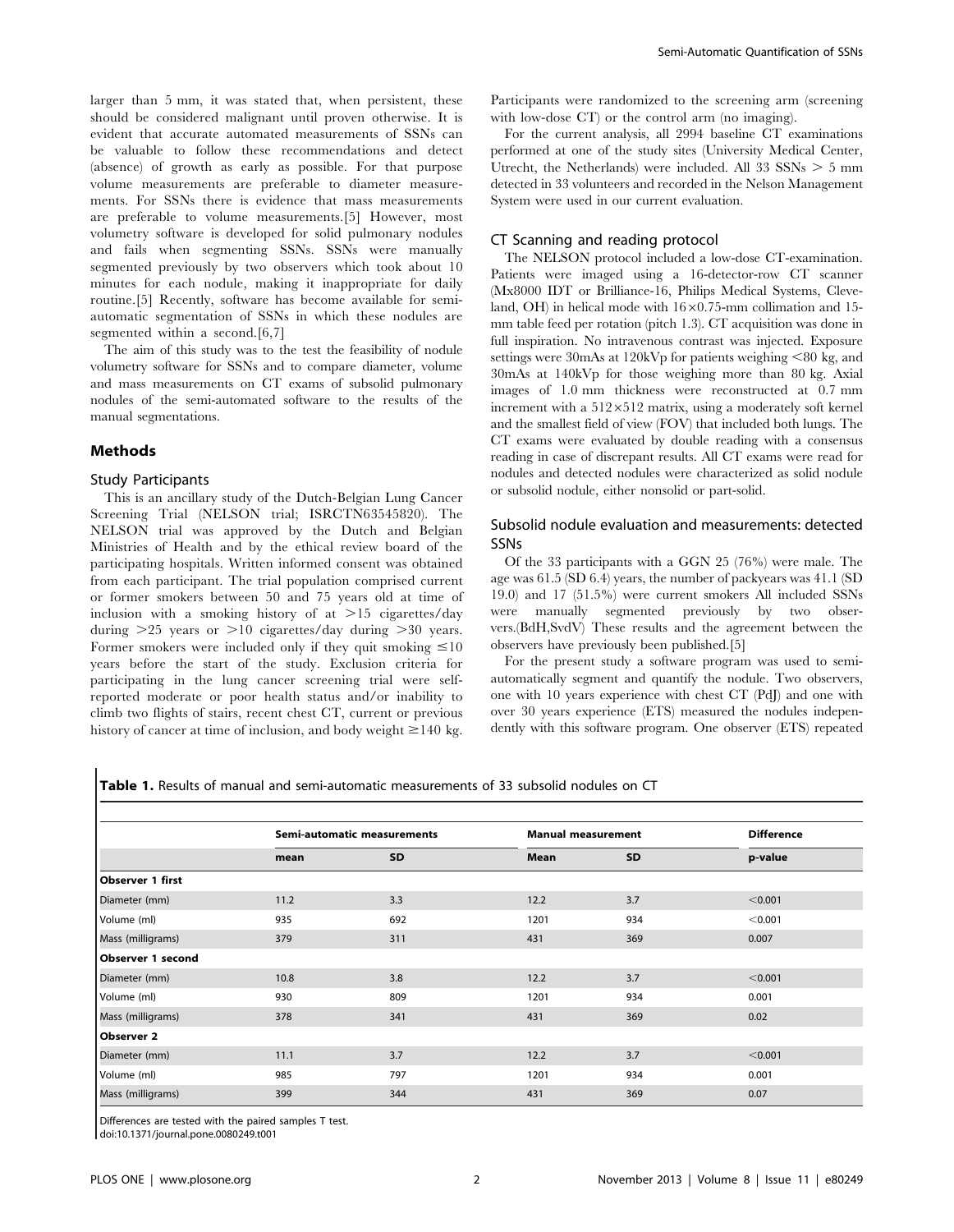

Figure 1. Bland-Altman plots for two observers of relative differences between manual and semi-automatic measurements of subsolid nodules on CT for diameter (top row), volume (middle row) and mass (bottom row). doi:10.1371/journal.pone.0080249.g001

the measurements after  $>1$  month to assess intraobserver agreement.

program to optimize the segmentation if this is felt to be necessary by the observer.

The prototype of this software program has been described previously [6] and was adapted to handle SSNs. The user can either click a center point or draw a stroke on the largest diameter of the nodule as an input to the algorithm. Based on this user input, a volume of interest (VOI) is automatically defined around the nodule. An initial segmentation is acquired by region growing using thresholds applicable to subsolid nodules. Default value for the lower threshold is  $-750$  HU, and for the higher threshold  $-150$  HU. Two parameters, density threshold value and roundness versus irregularity, can be adjusted by the user of the

Finally, a sequence of morphological operations is used to remove the chest wall and adjacent vessels, if applicable.

SSN mass was calculated by expressing attenuation values in terms of physical density. CT attenuation in Hounsfield units can be translated directly into physical density in milligrams per milliliter by adding 1000 to the Hounsfield unit value. For softtissue nodules, the prerequisites for this approach are that the nodule contains no calcium and that no contrast material was injected. The mass within the nodule volume, as outlined on all sections that contained the nodule, was calculated by multiplying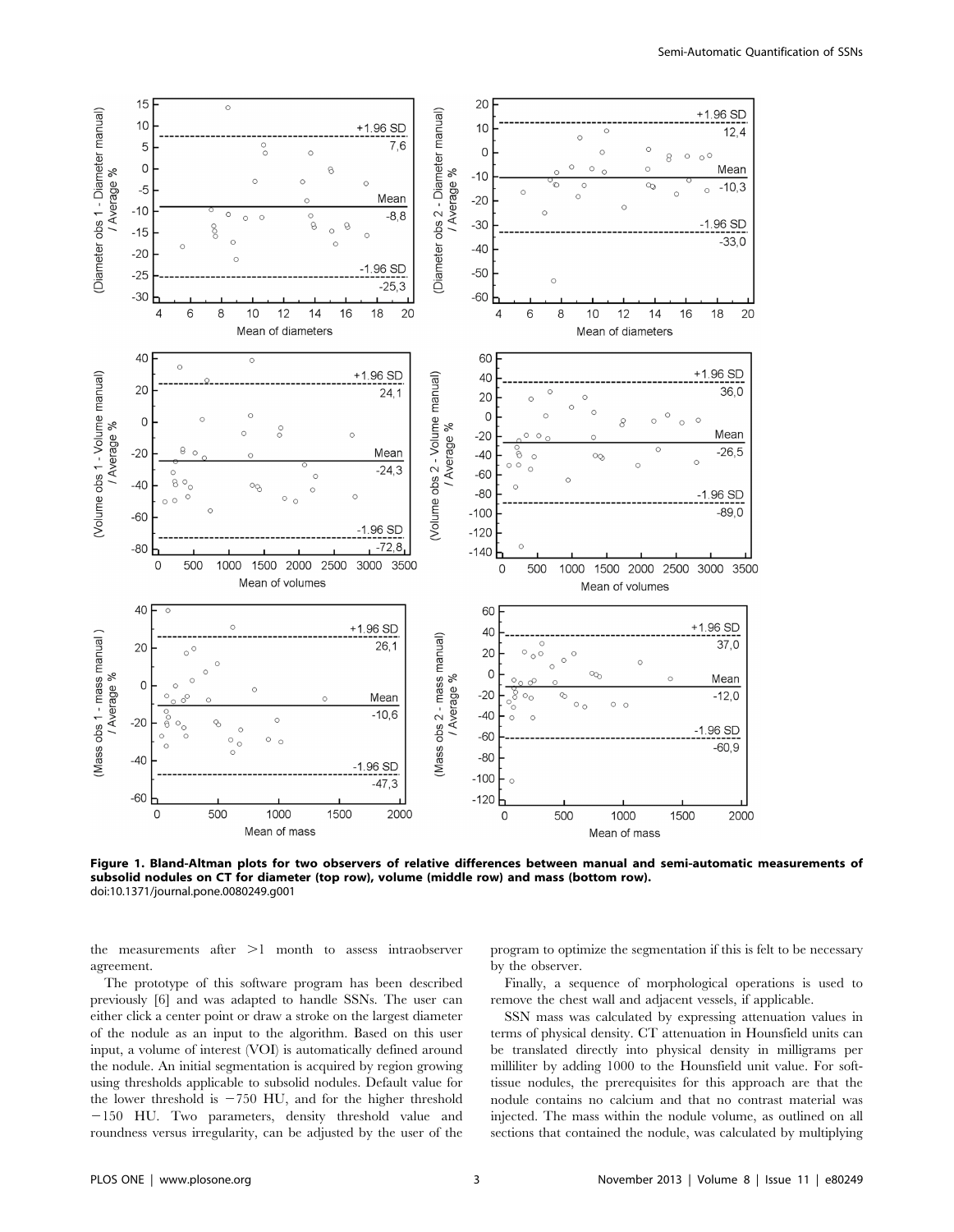Table 2. Between and within observer agreement for semiautomatic subsolid nodule measurements.

|                                                                              | <b>Diameter</b><br>(mm) | Volume (ml) | Mass<br>(milligrams) |  |  |  |  |
|------------------------------------------------------------------------------|-------------------------|-------------|----------------------|--|--|--|--|
| Observer 1, first reading                                                    | 0.89                    | 0.92        | 0.95                 |  |  |  |  |
| Versus                                                                       |                         |             |                      |  |  |  |  |
| Observer 1, second reading                                                   |                         |             |                      |  |  |  |  |
| Observer 1, first reading                                                    | 0.95                    | 0.94        | 0.97                 |  |  |  |  |
| versus Observer 2, reading                                                   |                         |             |                      |  |  |  |  |
| Observer 1, second reading                                                   | 0.90                    | 0.92        | 0.95                 |  |  |  |  |
| Versus                                                                       |                         |             |                      |  |  |  |  |
| Observer 2                                                                   |                         |             |                      |  |  |  |  |
| Data given are intraclass correlation coefficients.<br>$1.101271$ $1.101771$ |                         |             |                      |  |  |  |  |

doi:10.1371/journal.pone.0080249.t002

nodule volume by mean nodule density (ie, mean CT number + 1000) [8].

#### Data analysis

Data are presented as mean and standard deviation (SD) or percentage (%). Diameter, volume and mass of the SSNs were compared between the mean of the two results of the manual measurement and the various semi-automatic measurements using the method described by Bland and Altman [9] and by paired Ttests. Observer agreement was calculated as an intraclass  $correlation coefficient.$  P-values  $< 0.05$  were considered significant.

# Results

#### Subjects and nodule characteristics

Thirty-three participants had a total of 33 SSNs at baseline according to NMS. The semi-automated program failed in none of the nodules. Of these 33 subsolid nodules, 19 were pure ground glass and 14 were part-solid. The mean diameter was just above one centimetre (Table 1). Observer 1 did not make any adjustment to the semi-automated measurements in 22 (67%) of the measurements, in 7 (21%) the density cut-off was adjusted and in 4 (12%) the roundness was adjusted. Observer 2 did not make any adjustment in 24 (73%) of the measurements and the density



Figure 2. Illustration of manual and semi-automatic nodule segmentation on CT. The semi-automatic measurement is presented on the left, and the manual measurement on the right. At the right side of both images are 3 zoomed images from top to bottom axial, coronal and sagital plane. Note the irregularity of the manual measurements in the coronal and sagital plane. This is because manual segmentations are done in the axial plane, while semi-automatic measurements are truly 3D.

doi:10.1371/journal.pone.0080249.g002

threshold was adjusted in 9 (28%) cases. Manual measurements involved about 10 minutes per SSN and semi-automatic measurements involved a few seconds.

# Comparison of manual and semi-automatic measurements and observer agreement

Nodule diameter, mass and volume were significantly different between the mean values of the two manual measurements and semi-automated measurements (all  $p<0.05$ ), except for the mass measurements performed by observer 2 (Table 1). The average difference between manual and the three semi-automated measurements was in diameter 1.0 to 1.4 mm, in volume 215 to 271 ml and in mass 32 to 52 mg. On average diameter, volume and mass were measured  $8.8\% - 10.3\%$ ,  $24.3\% - 26.5\%$  and  $10.6\% - 12.0\%$  smaller with the manual measurements when compared to the semi-automated measurements (Figure 1). The intraclass correlation between and within observers was good  $(>0.89,$  Table 2) and the agreement was best for mass measurements.

## **Discussion**

Our results show that semi-automated measurement of SSNs is feasible with good observer agreement. This result is in agreement with the previous conclusions of Oda et al [10] who concluded that with computer-aided volumetry of subsolid nodules, the relative volume measurement error was small for nodules 5 mm in diameter or larger. Intraobserver and interobserver agreement was relatively good for nodules 8 mm in diameter or larger.

SSN dimensions measured by semi-automated volumetry software compared closely to the results of manual measurements, but dimensions were slightly larger. These results are promising as the importance of SSN quantification is increasingly recognized and manual measurements are impractical due to the time involved in the segmentation.

SSNs are a major challenge, both clinically [11] and in a lung cancer screening setting [2], because these nodules are relatively rare, slow growing, often multiple and bear a high malignancy rate. Although transient SSNs can represent a large range of benign diseases, persistent SSNs have a high likelihood of malignancy, with reported malignancy rates ranging from 18% to 75% [2,3]). In the first round of the Dutch-Belgian lung cancer screening trial only 2.0% of the detected nodules, of the total of 8673 nodules found in 7557 participants, were nonsolid nodules or part-solid nodules[12]. In the NELSON trial volumetry software was used to measure dimensions of solid nodules, because volumetry has been proven to be superior to diameter measurements in terms of accuracy and reproducibility. The SSN were assessed visually and by manual diameter measurement as no volumetry software was available for SSNs and volumetry software for solid nodules often failed when segmenting SSNs. However, for SSN accurate measurement is becoming increasingly important, too, as differentiation between benign and malignant nodules is largely based on change in size or on the development of a solid component. Recently, a statement from the Fleischner Society with recommendations for the management of SSNs detected at CT was published.[4] For persistent solitary nonsolid nodules it was recommended that monitoring is appropriate to enable early detection of even subtle interval change in their appearance. Such monitoring could prevent overtreatment and allow early identification of growing lesions that prove to be adenocarcinomas. For solitary part-solid SSNs, especially those in which the solid component is larger than 5 mm, it was stated that these should be considered malignant until proven otherwise provided no